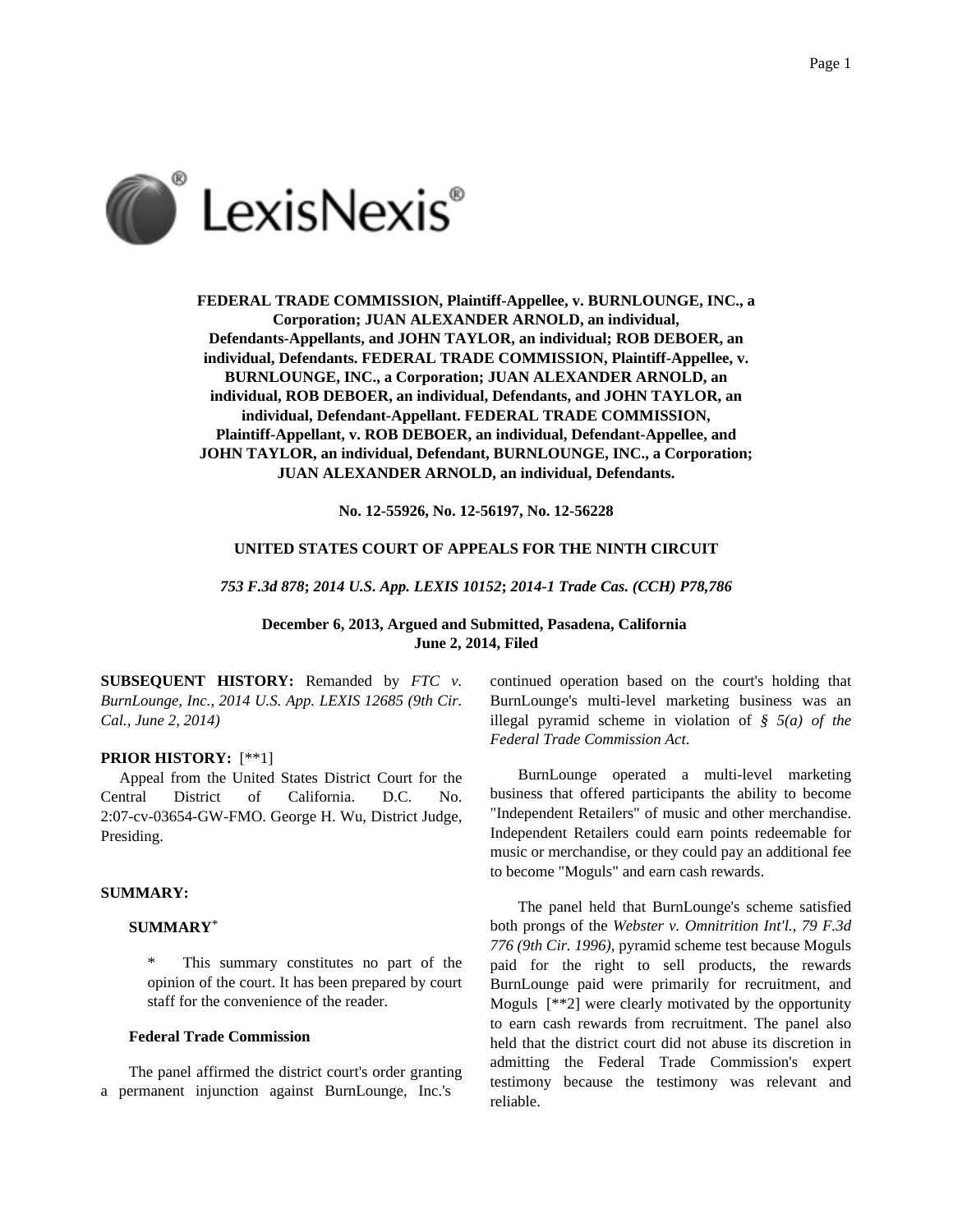**COUNSEL:** Lawrence B. Steinberg (argued) and Efrat M. Cogan, Buchalter Nemer, P.C., Los Angeles, California, for Defendants-Appellants BurnLounge, Inc. and Juan Alexander Arnold.

W. James Jonas III, W. James Jonas III, P.C., San Antonio, Texas, for Defendant-Appellant John Taylor.

No appearance for Defendant/Cross-Appellee Rob DeBoer.

Burke W. Kappler (argued), Attorney; John F. Daly, Deputy General Counsel for Litigation; and David C. Shonka, Acting General Counsel, Federal Trade Commission, Washington, D.C.; Chris M. Couillou and Dama J. Brown, Federal Trade Commission, Atlanta, Georgia, for Plaintiff-Appellee/Cross-Appellant Federal Trade Commission.

M. Jeffrey Hanscom and Joseph Mariano, Direct Selling Association, Washington, D.C.; Deborah T. Ashford, Philip C. Larson, and Catherine E. Stetson, Hogan Lovells US LLP, Washington, D.C., for Amicus Curiae Direct Selling Association.

**JUDGES:** Before: Harry Pregerson, Marsha S. Berzon, and Morgan Christen, [\*\*3] Circuit Judges. Opinion by Judge Christen.

**OPINION BY:** Morgan Christen

### **OPINION**

[\*880] CHRISTEN, Circuit Judge:

BurnLounge, Inc. operated a multi-level marketing business that offered participants the ability to become "Independent Retailers" of music and other merchandise. Independent Retailers could earn points redeemable for music or merchandise, or they could pay an additional fee to become "Moguls" and earn cash rewards. The Federal Trade Commission filed suit against BurnLounge alleging violation of *§ 5(a) of the Federal Trade Commission Act* (FTCA). *Section 5(a)* states: "unfair or deceptive acts or practices in or affecting commerce, are hereby declared unlawful." *15 U.S.C. § 45(a)(1)*. The operation of a pyramid scheme constitutes an unfair or deceptive act or practice in or affecting commerce for the purposes of *§ 5(a)*. *See In re Koscot Interplanetary, Inc., 86 F.T.C. 1106, 1178, 1181 (1975)*.

BurnLounge, Juan Alexander Arnold (CEO and creator of BurnLounge), and John Taylor (participant in the BurnLounge scheme) appeal the district court's order granting a permanent injunction against BurnLounge's continued operation based on the court's finding that BurnLounge was an illegal pyramid scheme. BurnLounge and [\*\*4] Arnold also appeal the district court's denial of their motion to exclude the testimony of Dr. Peter Vander Nat, the FTC's expert. We have jurisdiction over this appeal pursuant to *28 U.S.C. § 1291*. [\*881] We agree with the district court that BurnLounge was an illegal pyramid scheme in violation of the FTCA because BurnLounge's focus was recruitment, and because the rewards it paid in the form of cash bonuses were tied to recruitment rather than the sale of merchandise. We also hold that the district court did not abuse its discretion by admitting Vander Nat's testimony because his testimony was relevant and reliable. Accordingly, we affirm on these issues. We discuss the district court's consumer harm calculation and the FTC's cross-appeal in a separate memorandum disposition.

## **I. BACKGROUND**

BurnLounge operated from 2005 to 2007 and sold music, music-related merchandise, and packages of music-related merchandise. Customers could participate in BurnLounge in three ways: they could buy music and merchandise; they could buy a package to become an Independent Retailer with the ability to earn credits redeemable for music and merchandise; or they could buy a package and pay an additional fee to [\*\*5] become a Mogul with the ability to earn credits redeemable for cash. In 2007, the FTC commenced this action and the parties stipulated to a preliminary injunction that prohibited BurnLounge from continuing to operate its Mogul program. After a bench trial, the district court concluded that BurnLounge and the individual defendants had violated *FTCA § 5(a)*, issued a permanent injunction, and imposed monetary awards against the defendants.

### **A. BurnLounge's Business**

#### **1. The basics of BurnLounge**

The evidence at trial showed that BurnLounge's business had two primary aspects--its Retailer program and its Mogul program. Individuals could become Independent Retailers of online music by purchasing one of BurnLounge's three packages: Basic (\$29.95 per year); Exclusive (\$129.95 per year plus \$8 per month); or VIP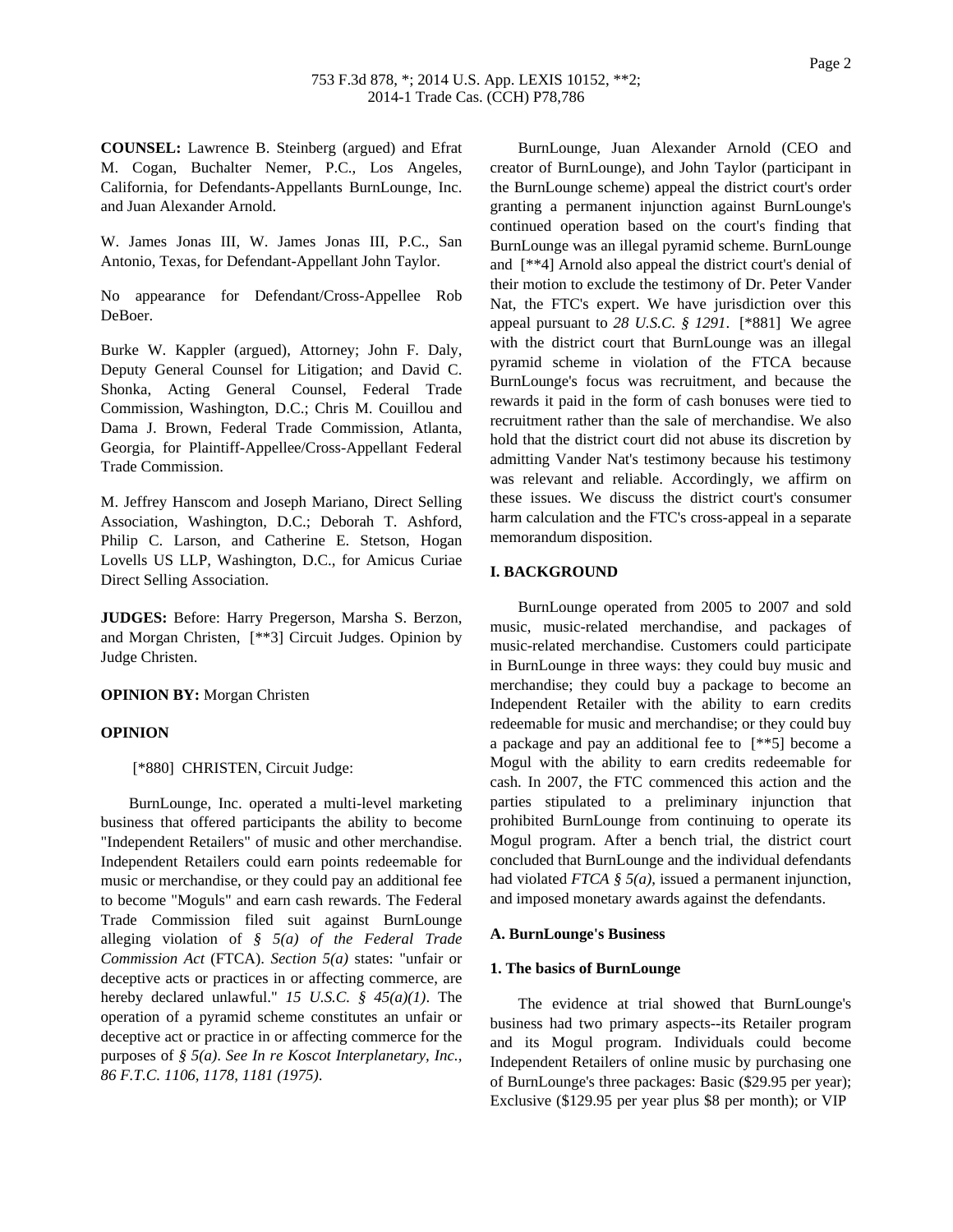(\$429.95 per year plus \$8 per month). Each package provided the Retailers with access to a ready made and customizable web page, called a "BurnPage."1 A BurnPage was the vehicle through which Retailers sold music, music-related merchandise, or packages of music-related merchandise to customers in return for "BurnRewards." More expensive packages included more merchandise for personal use by  $[**6]$  the Retailer.<sup>2</sup> Individuals who participated as Retailers could redeem BurnRewards for music or merchandise.

> These web pages were technically called "BurnLounges," but the district court called them "BurnPages" to avoid confusion. We follow that convention.

> 2 For example, the Basic package included a sample copy of BurnLounge Magazine and an annual subscription to BurnLounge's online publication; the Exclusive package added a monthly DVD and other merchandise; and the VIP package added an event pass and the BurnLounge University DVD set.

Retailers could pay an additional monthly fee of \$6.95 to become Moguls. Once qualified, Moguls could redeem BurnRewards for cash rather than music or merchandise.3 The Mogul program was the only aspect of BurnLounge that the district court found to be a pyramid; accordingly, this opinion focuses on the Mogul program.

> 3 In addition to buying a package and paying the monthly Mogul fee, to become qualified to redeem BurnRewards for cash a Mogul had to: (1) sell two Exclusive or VIP product packages; (2) sell two music albums to non-Moguls; and (3) on a continuing basis, have sold at least two albums to non-Moguls in the previous month.

## [\*882] **2. BurnLounge bonuses**

BurnLounge [\*\*7] offered Moguls the opportunity to earn three types of BurnRewards bonuses that could be redeemed for cash. Each type of bonus had a separate set of requirements that had to be met before Moguls were eligible to receive the bonus.

## **a. Concentric Retail Bonuses**

Moguls received "Concentric Retail Bonuses" for music, merchandise, and package sales made through their own BurnPage and through the BurnPages of their

downline recruits. Downline recruits included participants recruited by Moguls and those recruited by earlier recruits. This sequence created a hierarchy, with those whom a Mogul directly recruited in the first "Ring" of the hierarchy, those whom the recruits recruited in the second Ring of the hierarchy, and so on, for up to six Rings. To qualify for a Concentric Retail Bonus for sales made by recruits in each Ring of the hierarchy, a Mogul had to sell at least the number of packages corresponding to that Ring number. For example, to qualify for Concentric Retail Bonuses for sales made by recruits in the fourth Ring, a Mougl had to sell at least four packages. The Mogul also had to have made a certain number of music album sales in the previous month, and the Mogul's hierarchy must [\*\*8] have made a certain number of album sales in the previous month.

#### **b. Product Package Bonuses**

Moguls received "Product Package Bonuses" for selling product packages. Moguls received these bonuses in increasing amounts for the sale of Basic, Exclusive, and VIP packages (\$10, \$20, and \$50 respectively). To qualify for this bonus, Moguls must have sold at least two music albums to non-Moguls in the previous month and have a positive BurnRewards account.<sup>4</sup>

> 4 All Retailers and Moguls had BurnRewards accounts, which were like bank accounts for the BurnRewards they earned or purchased with a credit card.

### **c. Mogul Team Bonuses**

Moguls earned "Mogul Team Bonuses" by accruing "Mogul Team Points." Mogul Team Points were accrued by selling premium packages (Exclusive or VIP). Once a Mogul accrued enough Mogul Team Points, the points were automatically converted into a Mogul Team Bonus paid in BurnRewards, which could be converted to cash. The amount of cash earned for each Mogul Team Bonus depended on the type of package the Moguls originally purchased and the amount of music the Moguls sold. A VIP Mogul, who paid the \$429.95 yearly fee, could earn a \$50 bonus with no additional music sales. An Executive [\*\*9] Mogul, who paid the \$129.95 yearly fee, could earn a \$25 bonus, or a \$50 bonus if that Mogul also sold \$500 worth of music. A Basic Mogul, who paid the \$29.95 yearly fee, was not eligible for a Mogul Team Bonus unless that Mogul sold \$500 worth of music (for a \$25 bonus) or \$1,000 worth of music (for a \$50 bonus).5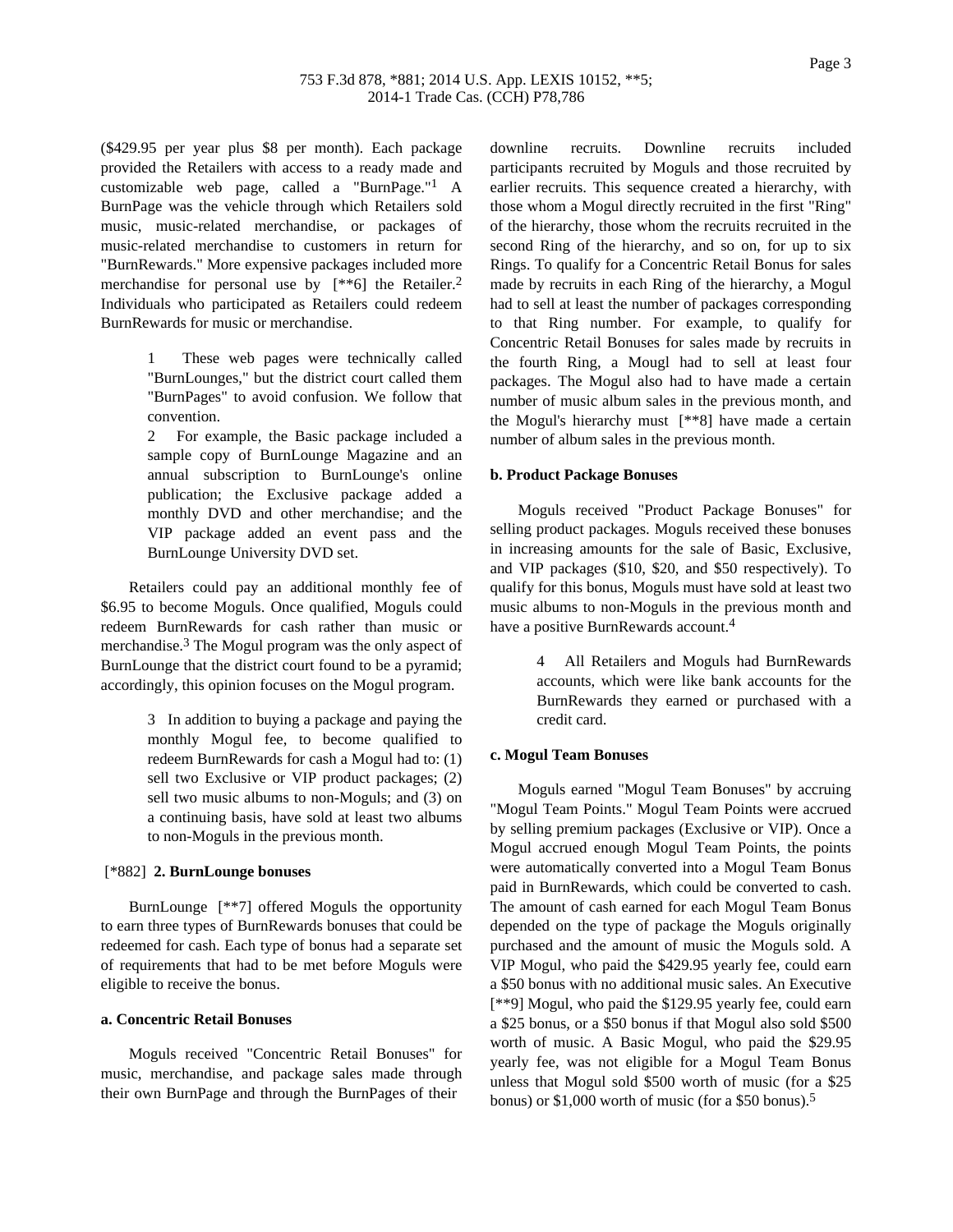5 BurnLounge argues on appeal that the district court did not take into account the fact that, in 2006, it made a major policy change to the sales requirements for receiving bonuses. BurnLounge failed to raise this issue until its *Rule 59* motion. The district court rejected it because BurnLounge could have raised the issue at trial. Even though this issue was not fully litigated in the district court, we have considered it and conclude that it does not change our analysis.

#### **B. District Court Proceedings**

After a bench trial, the district court issued a statement of decision. It provides [\*883] comprehensive review of BurnLounge's merchandise, bonus system, and advertising materials. The district court described BurnLounge's bonus system as "a labyrinth of obfuscation." It found there was a 93.84% failure rate for all Moguls, meaning 93.84% of Moguls never recouped their investment. [\*\*10] The district court also found that BurnLounge's marketing focus was on recruiting new participants through the sale of packages. The district court ruled that BurnLounge's expert, David Nolte, provided estimated values of the merchandise in the BurnLounge packages that were not credible or supported by the evidence. It found that BurnLounge's products had some value, but concluded that the evidence did not support a finding that the products were worth what was charged for them.

The district court found that because purchasing a package was required for participation as a Retailer or Mogul, and because Moguls earned cash for selling packages, "[Moguls] by default received compensation for recruiting others into the program." The district court concluded that "a majority of the BurnLounge business (consisting of the Mogul program and related elements) was a pyramid scheme."

#### **II. STANDARD OF REVIEW**

We review a district court's findings of fact after a bench trial for clear error. *See Fed. R. Civ. P. 52(a)(6)*; *Allen v. Iranon, 283 F.3d 1070, 1076 (9th Cir. 2002)*. Under this deferential standard "we will accept the [district] court's findings of fact unless we are left with the definite and  $[**11]$  firm conviction that a mistake has been committed." *Allen, 283 F.3d at 1076*. We review the district court's conclusions of law de novo. *FTC v. Garvey, 383 F.3d 891, 900 (9th Cir. 2004)*. We review

the district court's decision to admit expert testimony for abuse of discretion. *Gen. Elec. Co. v. Joiner, 522 U.S. 136, 143, 118 S. Ct. 512, 139 L. Ed. 2d 508 (1997)*.

## **III. DISCUSSION**

In *Webster v. Omnitrition International, Inc*., our court approved the FTC's test for determining whether a multi-level marketing (MLM) business is a pyramid scheme: a pyramid scheme is "characterized by the payment by participants of money to the company in return for which they receive (1) the right to sell a product *and* (2) the right to receive in return for recruiting other participants into the program rewards which are unrelated to sale of the product to ultimate users." *79 F.3d 776, 781 (9th Cir. 1996)* (quoting *Koscot, 86 F.T.C. at 1180)*. Not all MLM businesses are illegal pyramid schemes. To determine whether a MLM business is a pyramid, a court must look at how the MLM business operates in practice. *See id. at 783-84*; *see also United States v. Gold Unlimited, Inc., 177 F.3d 472, 479-82 (6th Cir. 1999)*; *In re Amway Corp., 93 F.T.C. 618, 716 (1979)*.

# **A.** [\*\*12] **Prong 1: Participants in the BurnLounge business paid money in return for the right to sell a product**.

Moguls were required to purchase a package (Basic, Exclusive, or VIP) in order to access a BurnPage. BurnPages provided Moguls with the ability to sell music, merchandise, and packages. The sale of packages thus conveyed "the right to sell a product," which satisfies the first prong of *Omnitrition*. *79 F.3d at 781* (citation omitted).

## **B. Prong 2: BurnLounge participants paid money in return for the right to receive rewards for recruiting other participants into the program, which were unrelated to the sale of the product to ultimate users**.

Satisfaction of the second prong of the *Omnitrition* test is "the *sine qua non* [\*884] of a pyramid scheme" and is characterized by "recruitment with rewards unrelated to product sales." *Id. at 781*. In *Omnitrition*, this court found that a MLM business was a pyramid scheme because "[t]he mere structure of the scheme suggests that Omnitrition's focus was in promoting *the program* rather than selling *the products*." *Id. at 782* (emphases in original). The FTC has explained that in a pyramid, "participants purchase the right to earn profits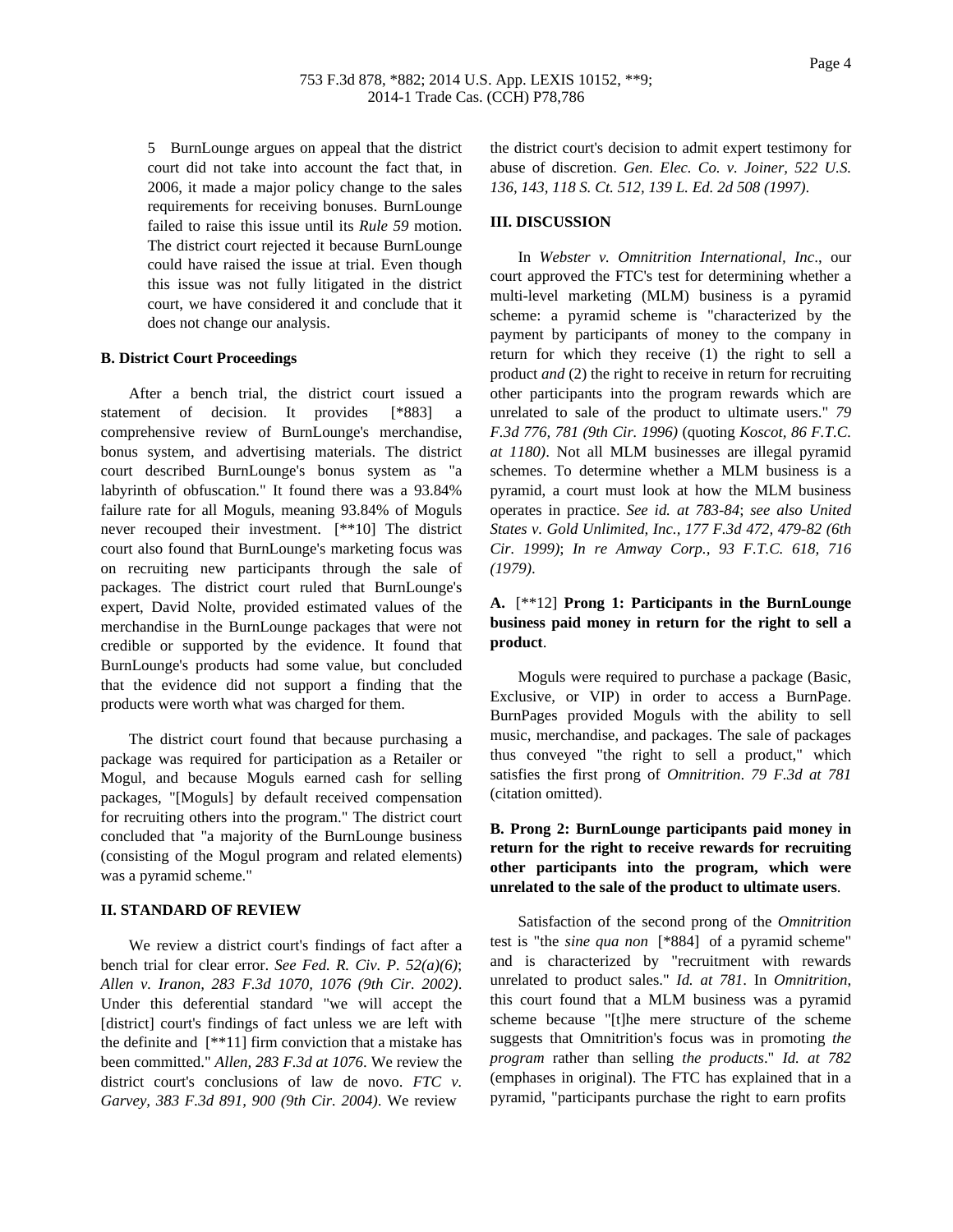by recruiting other participants, [\*\*13] who themselves are interested in recruitment fees rather than the sale of products." *Amway, 93 F.T.C. at 716-17*.

Here, the FTC presented ample evidence to support the district court's finding that BurnLounge was an illegal pyramid scheme. It did so by showing that: (1) Moguls were required to recruit new members in order to become eligible for all three types of cash bonuses and (2) Moguls were motivated by the opportunity to earn cash rewards, as shown by data illustrating the sharp difference in package purchasing patterns of Moguls and non-Moguls, and by the fact that BurnLounge's sales plummeted after the Mogul program was enjoined.

We agree with the district court that the FTC provided sufficient evidence to prove that BurnLounge's focus was recruitment and that the rewards it paid, in the form of cash bonuses, were primarily for recruitment rather than for sales of merchandise. Recruiting was built into the compensation structure in that recruiting led to eligibility for cash rewards, and more recruiting led to higher rewards. For example, Moguls could not convert their rewards to cash until they became qualified Moguls, and Moguls had to sell two premium packages to become qualified. [\*\*14] Selling packages was a way of recruiting new Moguls--in fact, it was the only form of recruitment--because purchasing a package was necessary to become a Mogul and earn cash rewards. Also, 96.8% of the participants who bought packages became Moguls, which is strong evidence that package purchases were motivated by the opportunity to earn cash.

Moguls were required to sell packages to receive Concentric Retail Bonuses at each level of their downline hierarchy. Product Package Bonuses were cash rewards received for selling packages to new members. Moguls received more lucrative bonuses if they sold premium packages. Moguls were also eligible to receive Mogul Team Points, with the goal of receiving Mogul Team Bonuses, by selling packages to new participants. The district court found that Mogul Team Bonuses were "[t]he most lucrative." This finding is supported by the record: in 2006, BurnLounge paid a total of \$2,726,965.50 in Concentric Retail Bonuses and four times that amount, nearly \$8,480,975.00, in Mogul Team Bonuses. Concentric Retail Bonuses were paid for the sale of music and packages (though the bonus was based on only a percentage of the first \$29.95 of each package).

In contrast, [\*\*15] Mogul Team Points accrued only for the sale of packages, so they primarily rewarded recruiting new participants. The fact that BurnLounge paid approximately four times more in Mogul Team Bonuses than Concentric Retail Bonuses supports the district court's finding that Moguls had a strong incentive to recruit new participants. This incentive was the danger our court warned of in *Omnitrition*, where we stated, "The promise of lucrative rewards for recruiting others tends to induce participants to focus on the recruitment side of the business at the expense of their retail marketing efforts, making it unlikely that meaningful opportunities for retail sales will occur." *Omnitrition, 79 F.3d at 782* (citing *Koscot, 86 F.T.C. at 1181)*.

[\*885] That BurnLounge motivated Moguls through cash rewards earned by recruiting other participants is exemplified by the sharp difference between Moguls' and non-Moguls' package purchase patterns. BurnLounge's own data showed that 67% of Moguls bought VIP packages, 28.8% bought Exclusive packages, and just 4.2% bought Basic packages. In contrast, 17.3% of non-Moguls bought VIP packages, 17.2% bought Exclusive packages, and 65.5% bought Basic packages. If package purchases [\*\*16] were driven by the value of the merchandise included in the packages rather than by the opportunity to earn cash rewards, one would expect to see comparable numbers of Moguls and non-Moguls buying the same packages. Further, 96.6% of non-Moguls (56,017 people) did not purchase any of the packages at any time--they just bought music and other merchandise.

The district court's finding that BurnLounge paid rewards for recruitment unrelated to product sales is also supported by the effect the preliminary injunction had on BurnLounge's revenues. After the parties entered into a stipulated preliminary injunction in July 2007 that stopped BurnLounge from offering the ability to earn cash rewards, BurnLounge's revenues plummeted. BurnLounge still offered packages, but its revenues decreased from \$476,516 in June 2007 to \$10,880 in August 2007. The dramatic decline in revenue after the ability to earn cash rewards was eliminated provides further evidence that the sale of BurnLounge packages was primarily directed at participants who were interested in the Mogul program, where it was possible to earn cash rewards.

Recruiting and rewards for recruitment were integral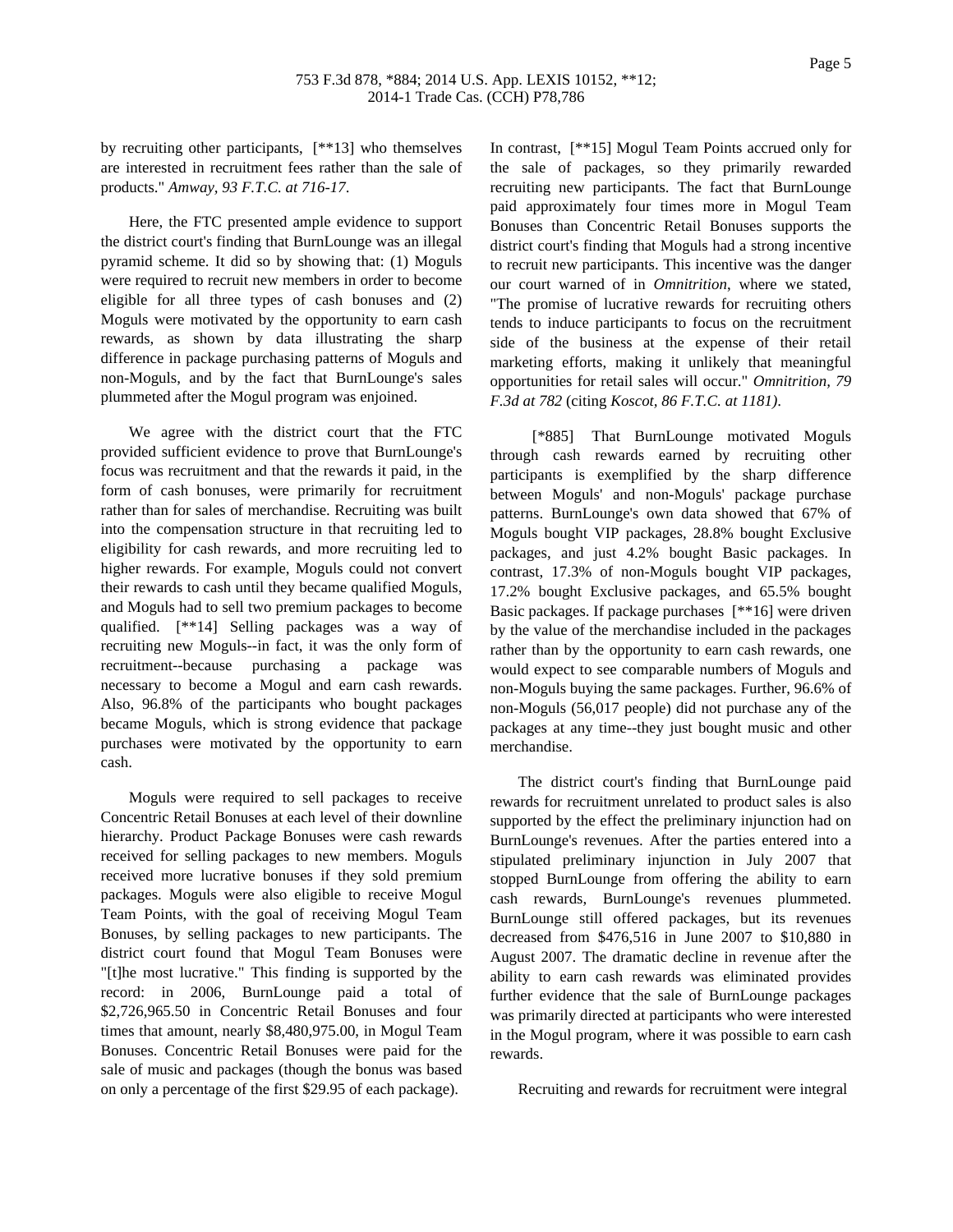to BurnLounge's business structure, [\*\*17] and there was ample evidence that Moguls were meant to be, and were, primarily motivated by the opportunity to earn cash rewards for recruitment. As in *Omnitrition*, the evidence in this case shows that BurnLounge's "focus was in promoting *the program* rather than selling *the products*." *Omnitrition, 79 F.3d at 782* (emphases in original). The district court did not err by holding that BurnLounge was an illegal pyramid scheme.

# **1. The** *Omnitrition* **test does not require that the rewards be completely unrelated to the sale of products**.

BurnLounge argues that the second prong of the *Omnitrition* test "requires that the rewards be completely unrelated to sales of bona fide products." The second prong of the pyramid test requires the FTC to show that the scheme provides "the right to receive in return for recruiting other participants into the program rewards which are unrelated to sale of the product to ultimate users." *Id. at 781* (citation omitted). This test does not require that rewards be *completely* unrelated to product sales, and BurnLounge provides no support for its argument that the test should be interpreted this way.

First, reading "completely" into the test would be inconsistent with [\*\*18] the outcome in *Omnitrition. See id. at 782* (holding Omnitrition was likely a pyramid scheme because of its recruitment focus, notwithstanding the fact that Omnitrition made some retail sales).

Second, courts applying the *Koscot/Omnitrition* test have consistently found MLM businesses to be illegal pyramids where their focus was on recruitment and where rewards were paid in exchange for recruiting others, rather than simply selling products. *See Gold Unlimited, 177 F.3d at 476, 481* (affirming conviction based on finding that participants bought gold and received cash payments for recruiting [\*886] others to both buy gold and recruit others to do so, because rewards were paid for recruitment rather than product sales); *Stull v. YTB Int'l, Inc., No. 10-600-GPM, 2011 U.S. Dist. LEXIS 109376, 2011 WL 4476419, at \*4-5 (S.D. Ill. Sept. 26, 2011)* (denying motion to dismiss where plaintiffs adequately alleged that pyramid existed by showing focus on recruitment and payment of rewards in return for product sales, because buying the product was synonymous with being recruited into the scheme); *FTC v. Equinox Int'l Corp., VC-S-990969HBR(RLH), 1999 U.S. Dist. LEXIS 19866, 1999 WL 1425373, at \*6 (D. Nev. Sept. 14, 1999)*

(ordering preliminary injunction after finding [\*\*19] Equinox was likely a pyramid because "rewards are received by purchasing product and recruiting others to do the same"); *In re Holiday Magic, Inc., 84 F.T.C. 748, 1028-30 (1974)* (finding a pyramid where rewards were paid to participants when they recruited others, and recruits also had to purchase product); *Peterson v. Sunrider Corp., 2002 UT 43, 48 P.3d 918, 930 (Utah 2002)* ("Even where a marketing plan formally bases commissions on sales, the plan may still be found illegal if, in practice, profits come primarily from recruitment.") (applying federal law to interpret Utah's Pyramid Scheme Act); *cf. Amway, 93 F.T.C. at 715-17* (finding *no* pyramid where rewards were paid for product sales and not for the mere act of recruiting others).

Third, in *Koscot*, participants joined the scheme by buying inventory, and participants earned rewards by recruiting others to join the scheme, i.e., by getting recruits to buy inventory. *Koscot, 86 F.T.C. at 1178-79*. BurnLounge participants joined the scheme by buying packages, which included a BurnPage and merchandise. Participants earned rewards by recruiting others to join the scheme, i.e., by recruiting new participants to buy packages. In each of these scenarios, [\*\*20] the participants sold something (inventory or packages), but the rewards the participants received in return were largely for recruitment, not for product sales.

In contrast, in *Amway* the FTC found that a MLM business was not an illegal pyramid scheme. *Amway, 93 F.T.C. at 716-17*. Though Amway created incentives for recruitment by requiring participants to purchase inventory from their recruiters, it had rules it effectively enforced that discouraged recruiters from "pushing unrealistically large amounts of inventory onto" recruits. *Id. at 716*. BurnLounge argues that "[t]he only difference between *Amway* and BurnLounge is that BurnLounge *did not require* inventory purchases." This argument is unpersuasive because BurnLounge required Moguls to purchase a product package to get the chance to earn cash rewards, provided cash rewards for the sale of packages by a Mogul's recruits, and had *no* rules promoting retail sales over recruitment.

The second prong of the *Omnitrition* test does not require that rewards for recruiting be "completely" unrelated to the sale of products. If it did, any illegal MLM business could save itself from liability by engaging in *some* retail sales. Such an outcome would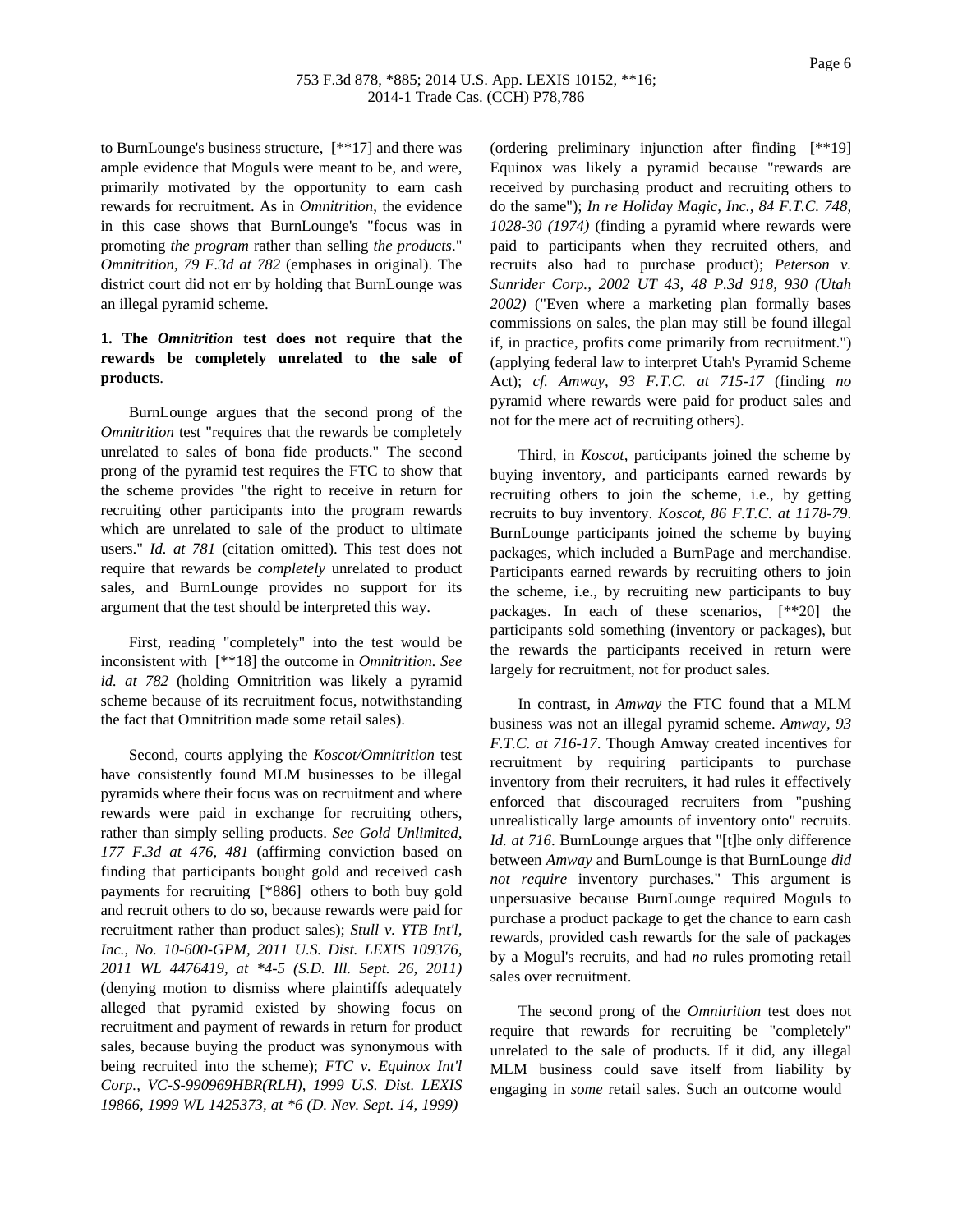[\*\*21] be clearly contrary to our case law: a pyramid scheme "cannot save itself simply by pointing to the fact that it makes some retail sales." *Omnitrition, 79 F.3d at 782*.

The rewards BurnLounge paid were primarily for recruitment, not for the sale of products. Because the outcome in this case is clear under the *Omnitrition* test, we do not need to decide the degree to which rewards would need to be unrelated to product sales in a case presenting a closer question.

### **2. The meaning of "ultimate users**."

BurnLounge also argues "that the existence of internal consumption (in this [\*887] case a Mogul's purchase of a product package for use, not resale) does not constitute proof of a pyramid." Likewise, the Amicus and Appellant Taylor argue that if internal sales do not count as sales of products to ultimate users for the purpose of calculating rewards, then many legitimate MLMs will be incorrectly characterized as pyramids. These arguments also arise from the second prong of the *Omnitrition* test: "the right to receive in return for recruiting other participants into the program rewards which are unrelated to sale of the product to ultimate users." *Id. at 781* (citation omitted).

BurnLounge claims that when [\*\*22] recruits bought packages, they were "ultimate users" and it argues that since these sales were to "ultimate users," any rewards paid on these sales were related to the sales of products to ultimate users. The FTC counters that "internal sales to other Moguls cannot be sales to ultimate users consistent with *Koscot*." Neither of these arguments are supported by the case law.

In *Koscot*, the FTC found a cosmetics MLM business was a pyramid scheme because it focused on recruiting new participants, rather than encouraging retail sales to consumers, and new participants had to buy large amounts of inventory, ostensibly for resale. *86 F.T.C. at 1179*. When participants in *Koscot* bought inventory, they could have used some of it personally, arguably making them "ultimate users." In *Amway*, though some internal consumption of inventory was common, Amway was not found to be an illegal pyramid scheme. *See Amway, 93 F.T.C. at 716-17, 725 n.24*. BurnLounge is correct that when participants bought packages in part for internal consumption (to obtain the ability to sell music through BurnPages and to use the package merchandise), the

participants were the "ultimate users" of the merchandise and that this [\*\*23] internal sale alone does not make BurnLounge a pyramid scheme. But it is incorrect to conclude that all rewards paid on these sales were related to the sale of products to ultimate users.

Whether the rewards are related to the sale of products depends on how BurnLounge's bonus structure operated in practice. *See Omnitrition, 79 F.3d at 781*. In practice, the rewards BurnLounge paid for package sales were not tied to the consumer demand for the merchandise in the packages; they were paid to Moguls for recruiting new participants. The fact that the rewards were paid for recruiting is shown by the necessity of recruiting to earn cash rewards and the evidence that the scheme was set up to motivate Moguls through the opportunity to earn cash. Rewards for recruiting were "unrelated" to sales to ultimate users because BurnLounge incentivized recruiting participants, not product sales. The FTC and other courts have consistently applied the *Omnitrition* test in this way. *See Gold Unlimited, 177 F.3d at 476, 481*; *Stull, 2011 U.S. Dist. LEXIS 109376, 2011 WL 4476419, at \*4-5*; *Equinox Int'l, 1999 U.S. Dist. LEXIS 19866, 1999 WL 1425373, at \*6*; *Holiday Magic, 84 F.T.C. at 1028-32*; *Peterson, 48 P.3d at 930*.

BurnLounge and Arnold cite a passage from an FTC advisory [\*\*24] letter, Exhibit 3 at trial, to argue that proof of internal consumption does not establish that BurnLounge was a pyramid. Read in its entirety, the relevant passage of the letter is consistent with the district court's analysis. The relevant passage reads:

> Much has been made of the personal, or internal, consumption issue in recent years. In fact, the amount of internal consumption in any multi-level compensation business does not determine whether or not the FTC will consider the plan a pyramid scheme. The critical question for the FTC is whether the [\*888] revenues that primarily support the commissions paid to all participants are generated from purchases of goods and services that are not simply incidental to the purchase of the right to participate in a money-making venture.

As discussed above, the rewards BurnLounge paid to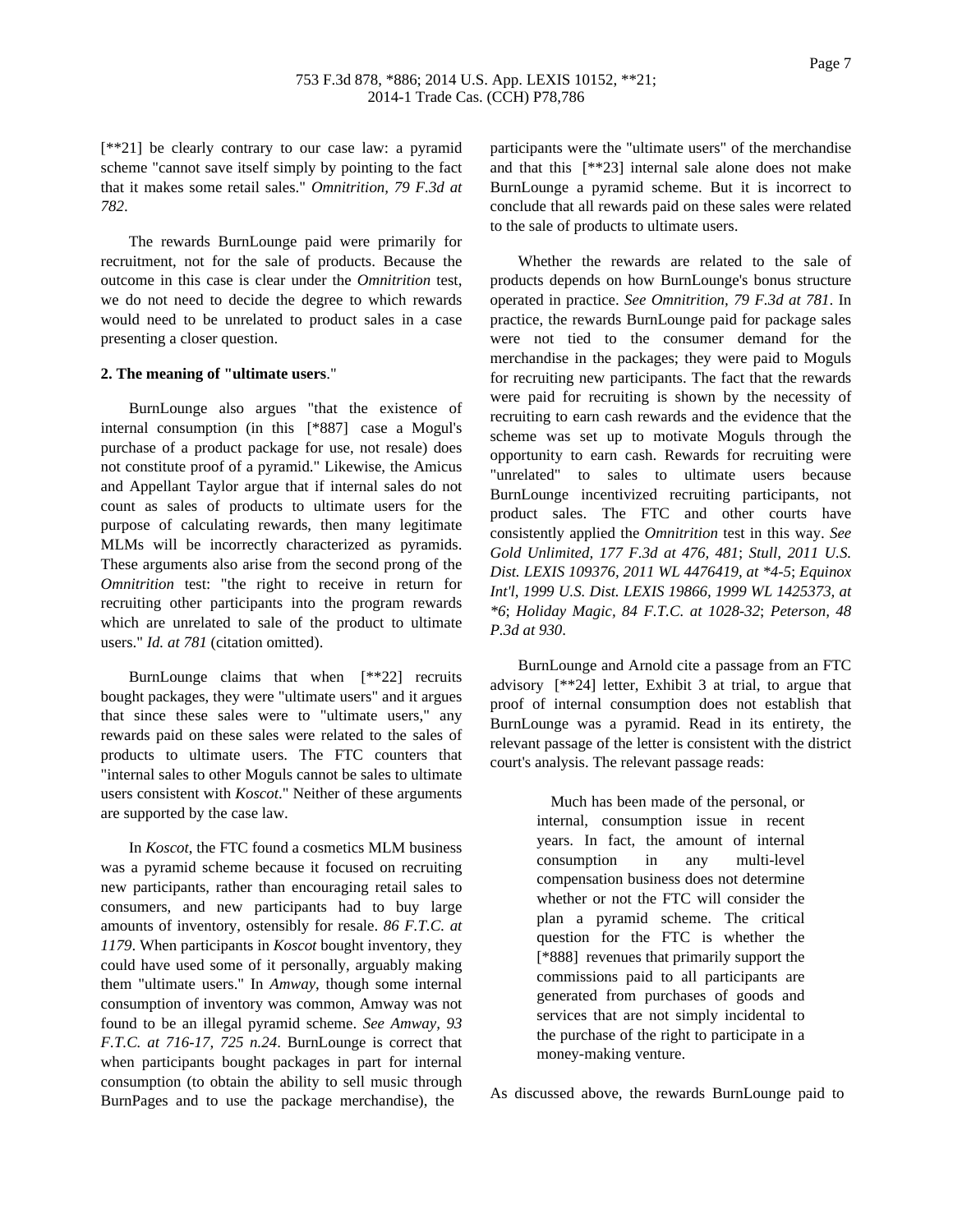Moguls were primarily in return for selling the right to participate in the money-making venture--the Mogul program. The merchandise in the packages was simply incidental.

The district court correctly applied the *Omnitrition* test and its conclusion that BurnLounge was an illegal pyramid scheme was amply supported by the evidence. The fact that some sales occurred that  $[**25]$  were unrelated to the opportunity to earn cash rewards does not negate the evidence that the opportunity to earn cash rewards was the major draw of the BurnLounge Mogul scheme.

#### **C. Vander Nat's Testimony**

BurnLounge and Arnold moved to strike the testimony of FTC expert Dr. Peter Vander Nat as inadmissible under *Daubert v. Merrell Dow Pharmaceuticals, Inc., 509 U.S. 579, 113 S. Ct. 2786, 125 L. Ed. 2d 469 (1993)*. 6 The district court denied the motion. The district court did not abuse its discretion by admitting Vander Nat's testimony, and we affirm its ruling.

> 6 Although Taylor briefed this issue on appeal, we can find no record that he joined the motion in the district court.

The admission of expert testimony is governed by *Federal Rule of Evidence 702*. The Supreme Court in *Daubert* held that "the trial judge must ensure that any and all scientific testimony or evidence admitted is not only relevant, but reliable." *509 U.S. at 589*. This is a flexible inquiry and several factors must be considered. *Id. at 593-94*. In *Kumho Tire Co., LTD v. Carmichael*, the Supreme Court held that the trial court's gatekeeping function explained in *Daubert* applies not only to scientific testimony, but to all expert testimony. *Kumho Tire, 526 U.S. 137, 147, 119 S. Ct. 1167, 143 L. Ed. 2d 238 (1999)*. [\*\*26] And the Court emphasized that the *Daubert* factors are not an exhaustive checklist; rather, the trial court must base its inquiry on the facts of each case. *Id. at 150*. When we consider the admissibility of expert testimony, we are mindful that there is less danger that a trial court will be "unduly impressed by the expert's testimony or opinion" in a bench trial. *Shore v. Mohave Cnty., State of Ariz., 644 F.2d 1320, 1322-23 (9th Cir. 1981)*.

Vander Nat's testimony was relevant because he

testified about whether BurnLounge was a pyramid and about the amount of consumer harm. His testimony was also reliable given his doctorate in economics and advanced degree in mathematics, which he called on to interpret BurnLounge's sales data; his previous experience analyzing pyramids; his previous experiences testifying in court in five similar cases and providing expert deposition testimony in seven similar cases; his published article on the difference between pyramids and legal MLMs; and his personal experience spending several weeks analyzing BurnLounge's business model.

BurnLounge and Arnold argue that the district court's reliance on Vander Nat's mathematical projections and formulas was an [\*\*27] abuse of discretion because "*Ger-Ro-Mar* teaches that the math is not itself sufficient." BurnLounge's reliance on *Ger-Ro-Mar, Inc. v. FTC, 518 F.2d 33 (2d Cir. 1975)*, is misplaced. In that case the [\*889] Second Circuit found that the FTC "relied solely upon an abstract mathematical theorem without any attempt to relate the theory to the marketplace." *Id. at 38*. Here, the FTC used Vander Nat's analysis of BurnLounge's own data to show how BurnLounge's business worked in practice. BurnLounge's data convincingly illustrated the disproportionate rate at which Moguls were motivated by the chance to earn cash rewards rather than the merchandise BurnLounge included in the packages. Vander Nat was qualified to testify and it was proper for the district court to decide that his testimony would be helpful to the trier of fact (here the court). *See Daubert, 509 U.S. at 591-92*.

BurnLounge and Arnold also argue that Vander Nat did not base his analysis on the definition of "pyramid" accepted by this court in *Omnitrition*, and that he used his own four-pronged test. This argument fails because Vander Nat testified about pyramids in terms that do not materially differ from those used by this court in *Omnitrition*: [\*\*28] he explained that a "pyramid scheme" is an organization in which the participants obtain their monetary rewards primarily through enrolling new people into the program rather than selling goods and services to the public." The "four-prong test" referred to by Appellants included Vander Nat's consideration of BurnLounge's terms and conditions, marketing materials, an optimal scenario for the BurnLounge model (illustrating the results if all participants performed at their best), and BurnLounge's sales data. This was not a new four-prong test, and Vander Nat's consideration of these characteristics of the business was permissible. The